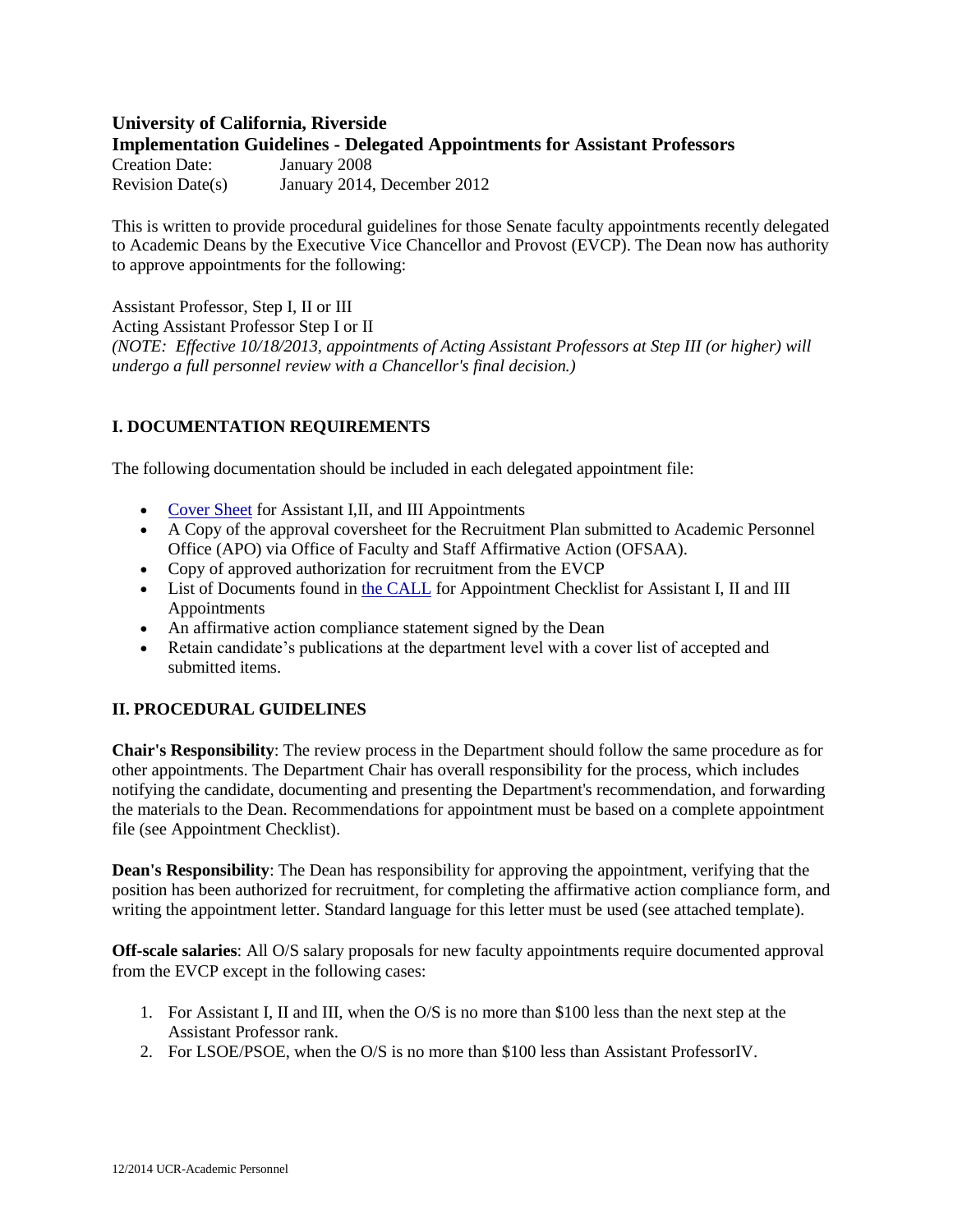**Additional Information**: If, after review of the file, the Dean's preliminary assessment is not to approve the appointment or to appoint at a different step than that recommended by the Department, the Dean should consult with the Department Chair to see if there is additional information to consider before making the final decision. Per Bylaw 55, the file must be returned to the department for vote on a higher step if applicable.

If a majority of the Department's appointment vote is negative (and the Dean positive) the file will be processed according to existing procedures for other personnel reviews (higher level appointments, merits, and promotions). (4/3/2008)

If the appointment is made within the above guidelines, APO will not review Appointment or IC letters before they go to the candidate, unless asked to.

**Office of Record**: APO will remain the office of record for these delegated appointments. The original appointment file, original signed accepted formal offer letter, and other documents required should be sent to APO **no later than four weeks after the offer has been accepted**. An annual post audit of appointments will be done in consultation with CAP.

#### **III. RESOURCES**

Academic Personnel Manual (APM): [APM Section II, Appointment and Promotion](http://www.ucop.edu/academic-personnel/academic-personnel-policy/appointment-and-promotion/index.html) [The CALL](http://academicpersonnel.ucr.edu/the_call/) [Academic Hiring Toolkit](http://academicpersonnel.ucr.edu/policies_and_procedures/Academic%20Hiring%20Toolkit.pdf) [Delegation of Authority](http://academicpersonnel.ucr.edu/resources/DOAChart.pdf)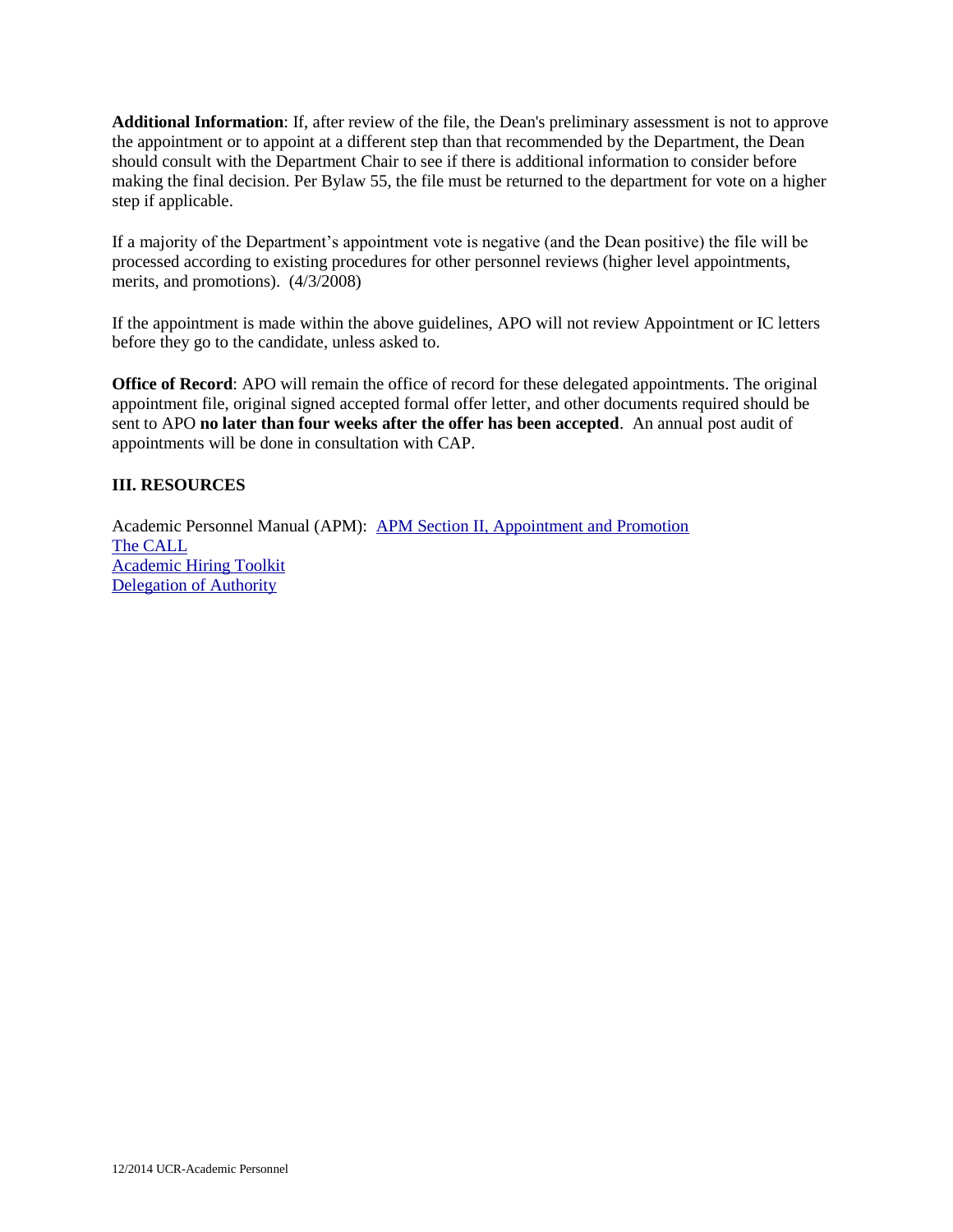# UCRIVERSIDE

# **COVER SHEET FOR ASSISTANT PROFESSOR I, II & III APPOINTMENTS AND ACTING ASSISTANT PROFESSOR STEP I & II APPOINTMENTS**

| <b>Dates for Routing: Received/Sent</b> |                                                      | To Be Completed By the Dean:<br>$\Box$ Concur with Dept Recommendation<br>$\Box$ Letter Attached (Optional)<br>$\hspace{0.0cm} \textit{DATE:} \textcolor{blue}{\overbrace{\hspace{0.05cm} \textbf{1.00}}\hspace{0.05cm} \textit{0.000}}$ |
|-----------------------------------------|------------------------------------------------------|------------------------------------------------------------------------------------------------------------------------------------------------------------------------------------------------------------------------------------------|
|                                         |                                                      |                                                                                                                                                                                                                                          |
|                                         |                                                      |                                                                                                                                                                                                                                          |
|                                         |                                                      |                                                                                                                                                                                                                                          |
|                                         | Highest Degree__________ Date Received__________     | Estimated Completion Date<br><i>(for Acting appointments only)</i>                                                                                                                                                                       |
|                                         |                                                      |                                                                                                                                                                                                                                          |
|                                         |                                                      |                                                                                                                                                                                                                                          |
|                                         |                                                      |                                                                                                                                                                                                                                          |
| <b>APPOINTMENT STATUS</b>               |                                                      |                                                                                                                                                                                                                                          |
|                                         | Step:                                                |                                                                                                                                                                                                                                          |
|                                         | Salary: _____________________(total salary approved) |                                                                                                                                                                                                                                          |
|                                         | Pay Basis: Academic Yr. / Fiscal Yr. (Check One)     |                                                                                                                                                                                                                                          |
|                                         | Percentage of Appointment: IR_%OR_% CE_%             |                                                                                                                                                                                                                                          |
|                                         |                                                      |                                                                                                                                                                                                                                          |
|                                         |                                                      |                                                                                                                                                                                                                                          |
|                                         |                                                      |                                                                                                                                                                                                                                          |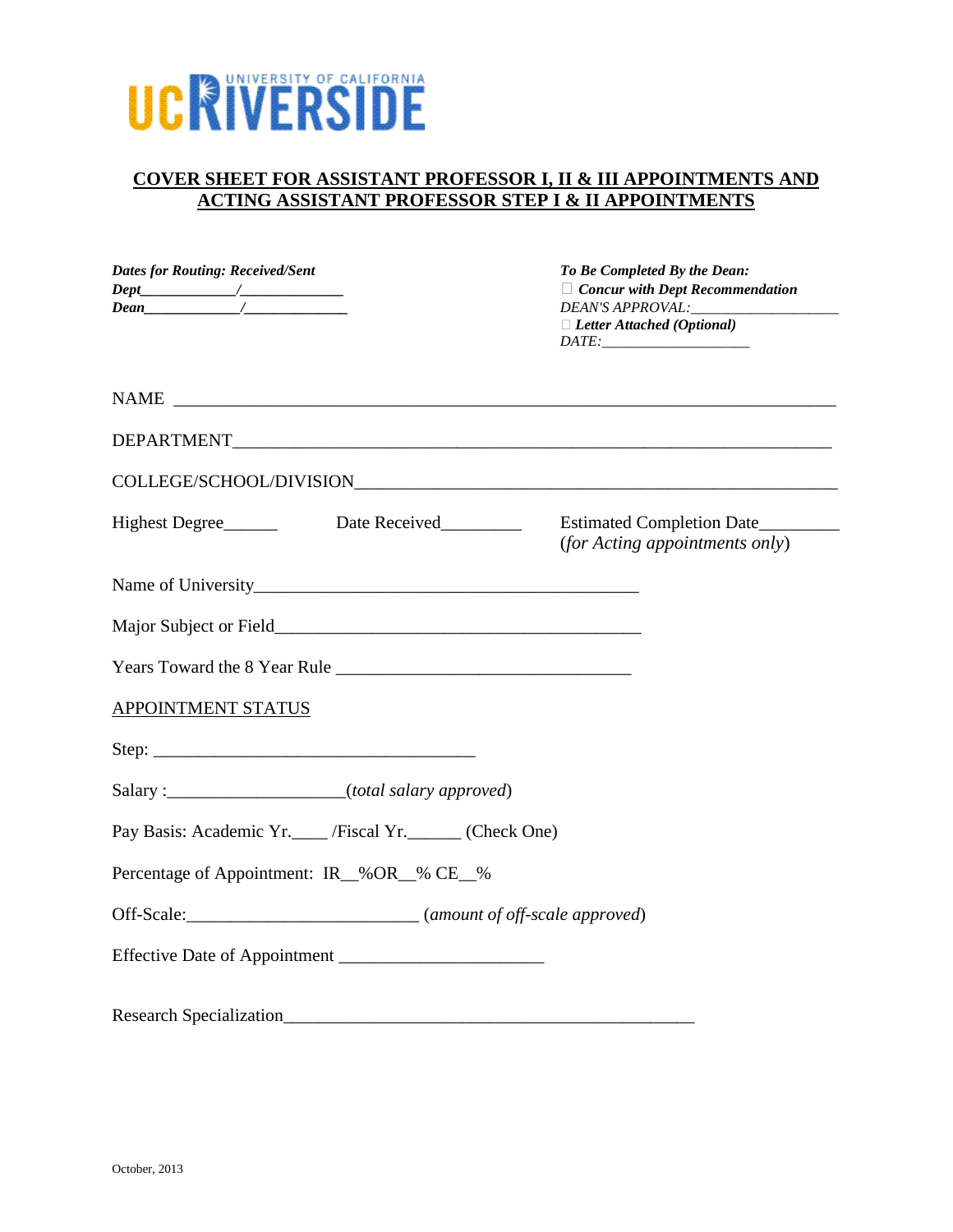### **CHECKLIST FOR ASSISTANT PROFESSOR I, II AND III APPOINTMENTS AND ACTING ASSISTANT PROFESSOR I AND II APPOINTMENTS**

| Name:                                                                 | Department: |            |
|-----------------------------------------------------------------------|-------------|------------|
| Signed Appointment Letter                                             |             | (Original) |
| Affirmative Action Compliance Report*                                 |             | (Original) |
| Affirmative Action Summary of Recruitment Statistics*                 |             | (Original) |
| Departmental letter of recommendation (include eligible faculty vote) |             | (Original) |
| Dean's Approval initials on copy of Cover Sheet or Dean's Letter      |             | (Original) |
| Chair's Letter (optional)                                             |             | (Original) |
| Letters of recommendation (List #)                                    |             | (Original) |
| Current signed biography and bibliography (UC format)                 |             | (Original) |
| Candidate's Vita                                                      |             | (Original) |
| Teaching Evidence (if applicable)                                     |             | (Original) |
| Approved authorization for recruitment from EVCP                      |             | (Original) |
| Approved o/s memo from EVCP (if applicable)                           |             | (Original) |
| (see Off-Scale Salary section for information)                        |             |            |

*Retain candidate's publications at the department level with a cover list of accepted and submitted items.*  \_\_\_\_\_\_\_\_\_\_\_\_\_\_\_\_\_\_\_\_\_\_\_\_\_\_\_\_\_\_\_\_\_\_\_\_\_\_\_\_\_\_\_\_\_\_\_\_\_\_\_\_\_\_\_\_\_\_\_\_\_\_\_\_\_\_\_\_\_\_\_\_\_\_\_\_\_\_\_\_\_\_\_\_\_\_

Employee Documents for Appointments:

The Department is the Office of Record for the following items and forms:

- 1. Surepay Authorization Form and its attachment
- 2. Federal and State Withholding Form
- 3. Employment Eligibility Verification (I-9) and its attachments
- 4. Oath of Allegiance/Patent Agreement
- 5. Affirmative Action Data Transmittal (Shred after PPS Data Entry)
- 6. Candidate's Publications with cover list of in press items

Following PPS Data Entry, forward the following forms to the Payroll Office and keep a copy on file (if applicable):

- 1. Statement of Citizenship (required from non-citizens of the USA)
- 2. Exemption from Withholding on Compensation (8233)
- 3. Tax Treaty Statement
- 4. Benefit Forms

This document check list and its attachments are required by the Office of Academic Personnel. Please retain copies in the college.

**Office of Record**: Academic Personnel will remain the office of record for these delegated appointments. The original appointment file, original signed accepted formal offer letter, and other documents required should be sent to Academic Personnel no later than four weeks after the offer has been accepted. An annual post audit of appointments will be done in consultation with CAP.

\*Affirmative Action Compliance Report and Affirmative Action Summary of Recruitment Statistics will remain on file in APO and will not be forwarded with the file beyond APO.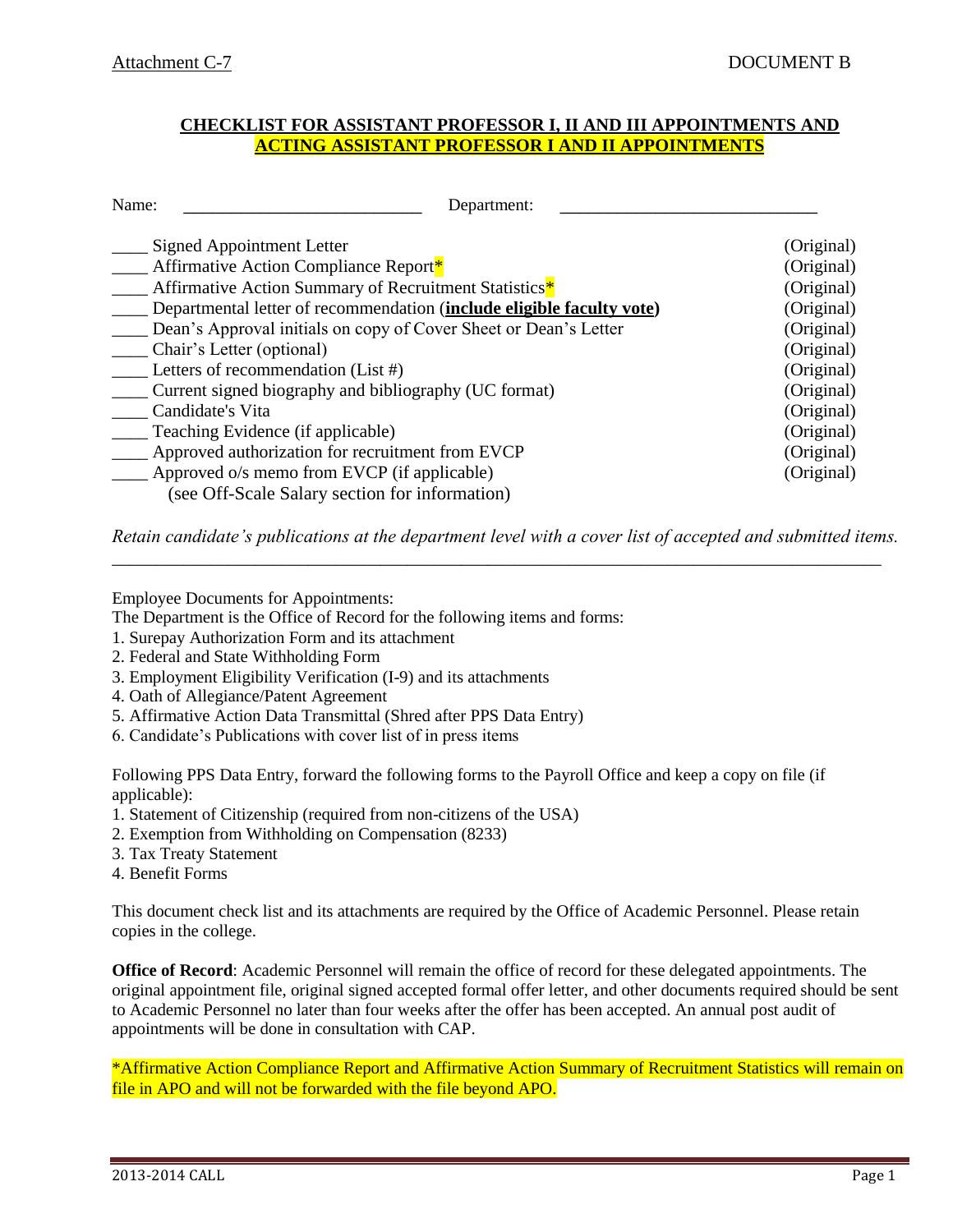#### **STANDARD LANGUAGE FOR DELEGATED ASSISTANT PROFESSOR STEP I, II, AND III APPOINTMENTS**

#### $<$ DATE $>$

<FULL NAME> <ADDRESS 1> <ADDRESS 2>

#### Dear Dr. <LAST NAME>:

Acting under authority delegated by the Chancellor, I am pleased to approve your appointment as  $\leq$ RANK, STEP, O/S) in the  $\leq$ Department of  $\geq$ , within the  $\leq$ College of  $\geq$ , effective  $\leq$ START DATE>. Your total salary will be  $\leq$ \$XXX,XXX> (fulltime, academic year basis), subject to deductions required by applicable laws and regulations. The off-scale portion of your salary will be maintained as long as satisfactory academic progress is made. Additionally, the off-scale will be maintained subject to market adjustments to the UC salary scale.

For Assistant Professors add language in bold:

**Initial appointment and reappointment of Assistant Professors are officially made for a maximum term of two years each. Tenure track appointments, however, are normally renewed until the mandatory review for tenure, which must occur during the seventh-year of service. Administrative decisions regarding reappointment and/or promotion to tenure will depend upon evaluations and recommendations from the department, the Dean and faculty review committees, and may be affected by fiscal and programmatic considerations. Further regulations pertinent to your appointment and advancement are available through your department chairperson.** 

#### For Acting Assistant Professors add language in bold:

**Your Acting appointment begins [Start Date] and ends [End Date] unless you have received the Ph.D degree prior to that time. Once all requirements for the Ph.D. have been fulfilled and proof of completion provided, you will be appointed to regular rank and the "acting" prefix will be removed.** 

**I should also point out that the annual appointment as Acting Assistant Professor is self-terminating. This does not in any way limit the department in recommending reappointment, but such a recommendation would be considered a new appointment and would depend upon positive recommendations from the department, faculty review committees and the Dean, and continued availability of funds. The total period of service as Acting Assistant Professor is limited to two years.** 

The University of California Faculty Handbook offers an introduction to the University of California and can be accessed at http://www.ucop.edu/acadadv/acadpers/handbook/. The University of California Academic Personnel Manual (APM) has governing policies regarding your appointment, and can be accessed

Page 1 of 3 Dr. [FULL NAME]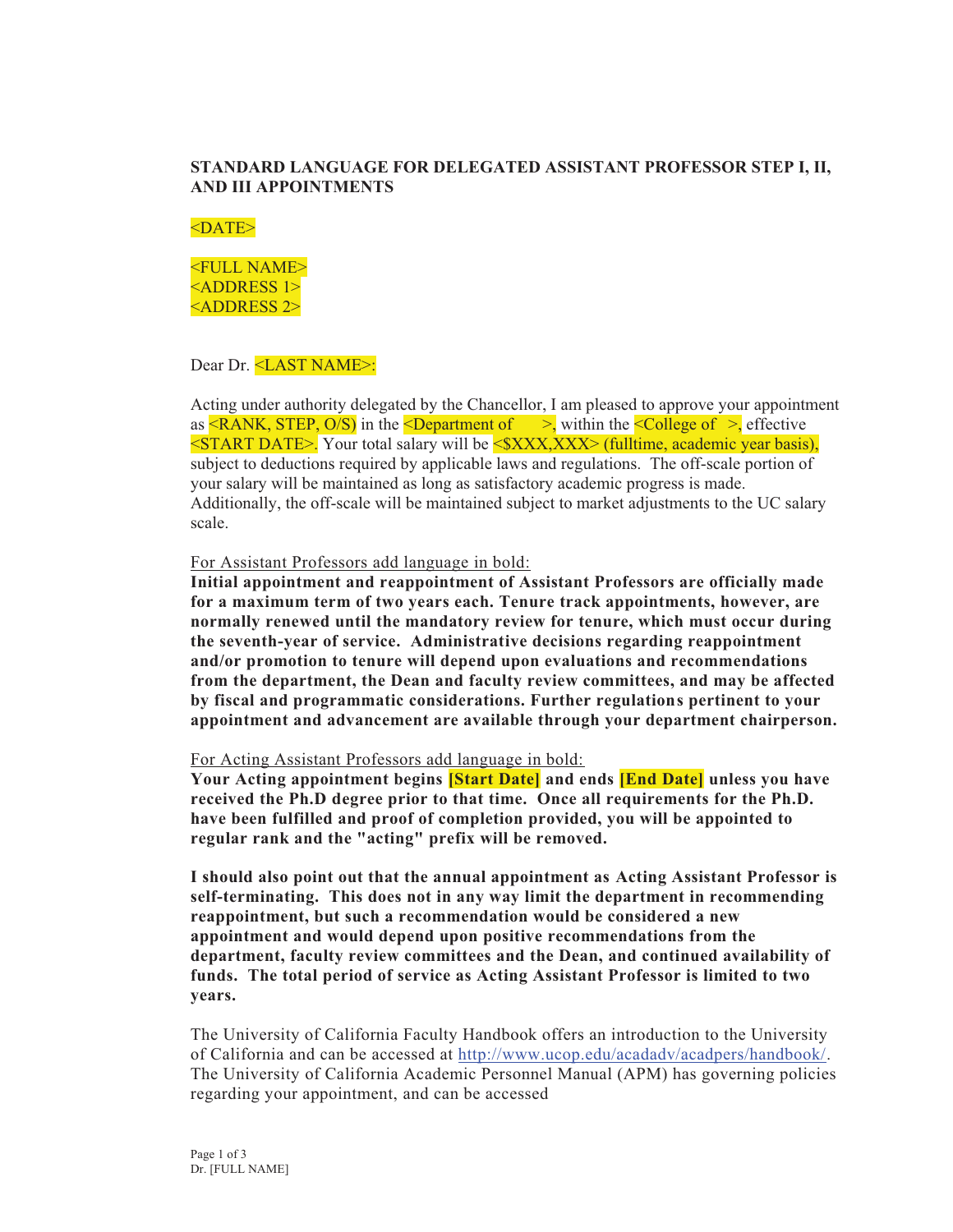at: http://www.ucop.edu/acadadv/acadpers/apm/welcome.html. In addition, you should become familiar with APM 025, Conflict of Commitment and Outside Activities of Faculty Members.

The University will provide you with the following:

Insert Initial Complement (use if applicable; however, language in **bold** must be included if there is an initial complement)

**Beginning the effective date of your appointment, initial complement funding in the amount of** *[enter \$ amount]* **will be made available to you to draw-down over the first three active years of your employment at UCR.** This funding may be used for such items as equipment purchases, approved lab renovations, supplies, research travel, academic and staff personnel costs (including benefits) and other miscellaneous agreed upon items, as outlined in your initial needs list. **All expenditures of these funds must be in accordance with University policies, guidelines, and restrictions. Any unexpended initial complement funds will be recovered by the University at the end of the three-year period.**

#### **Additionally, for a detailed explanation of service period versus pay periods, please review the attachment titled, 'Service Periods vs. Pay Periods.' The policy APM 600 can also be accessed at http://www.ucop.edu/acadadv/acadpers/apm/apm-600.pdf.**

Upon appointment, the University will recommend eligibility status for you to apply for a faculty home loan under the University's Mortgage Origination Program (MOP) for you and your dependents to relocate to the Riverside area. You can access up-to-date information regarding this program at http://res.ucr.edu/mopinfo.shtml, or you can contact Marianne Valenti via email at marianne.valenti@ucr.edu or by phone at  $(951)$ 827-3322 for specific questions and qualifying amounts and time limits on this eligibility status.

The University will pay the allowable expenses for removal of household goods and professional items (library, laboratory, office materials) to the Riverside area. The University will reimburse expenses incurred in moving your dependents to the Riverside area via air coach, automobile, or other means of transportation, up to the equivalent of the most economical air coach fare. The Department will arrange for the hire of a moving company when you have determined the time and place of your move. [Please see the brochure "Family and Household Move Information for New Academic Appointees" http://academicpersonnel.ucr.edu/appointment/NewAppointeeBrochure.pdf which defines allowable items and specific policies and procedures governing removal expenses paid by the University.] This program must be used before the end of the first year of paid employment in order to be excludable from the employee's taxable gross income (see Campus Policy number 650-31).

All appointments are contingent upon the appointee being able to provide, in accord with Federal law, evidence of authorization to work in the United States. If you are not a permanent resident or U.S. citizen, please contact Kimberly Gentile with the International Scholar Center via email at kimberly.gentile@ucr.edu or by phone at (951)

Page 2 of 3 Dr. [FULL NAME]